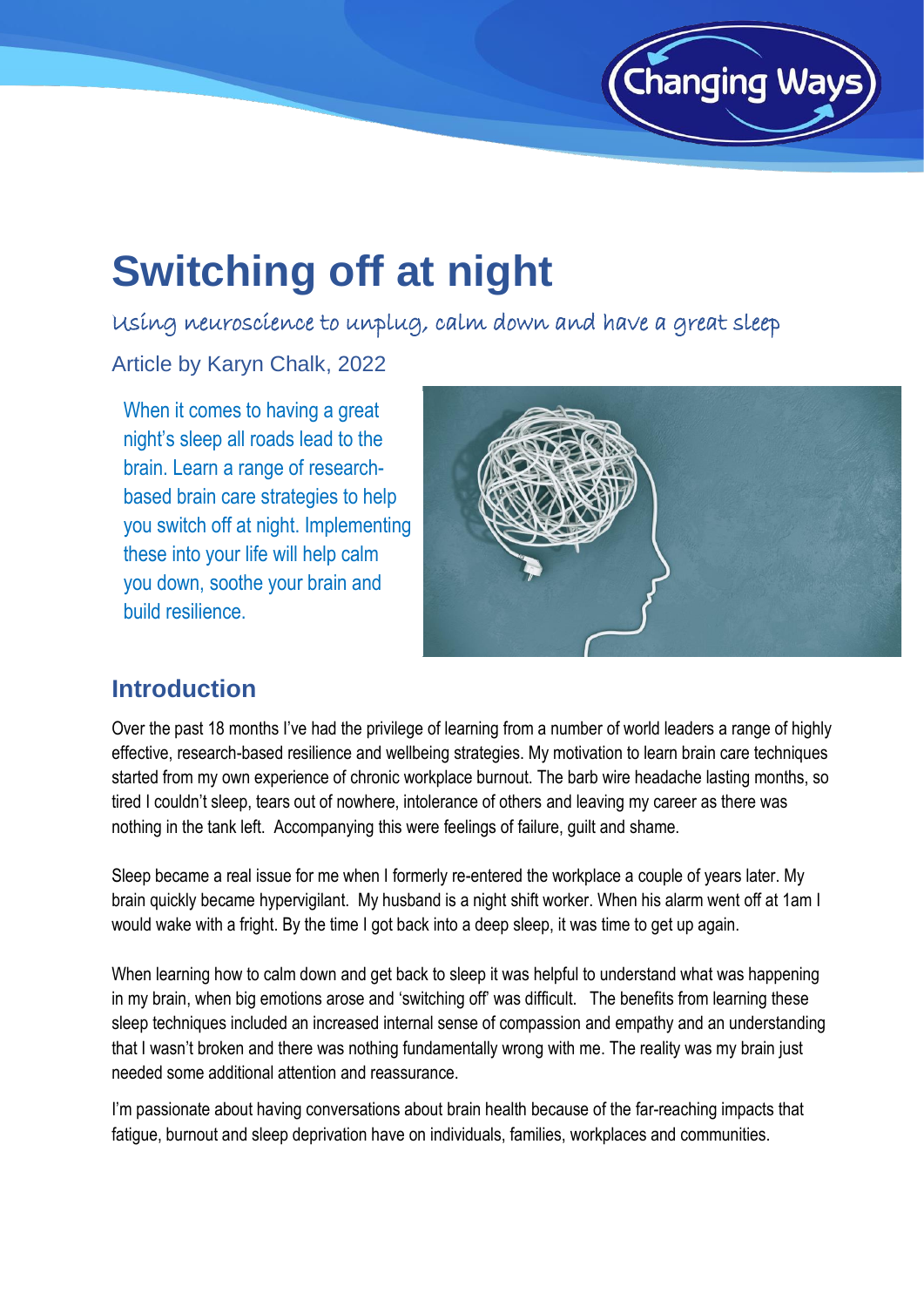## **The relationship between sleep and brain health**



# **Brain Health 11 Brain Health**<br>Risk Factors DrDanielAmen, *End Mental Illness*.

**Blood flow Retirement Inflammation** Genetics **Head Trauma Toxins** 

**Mental Health** Immunity/Infection **Neurohormone Diabesity Sleep** 

This article is based on brain health because when it comes to health, happiness, wellbeing and resilience all roads lead to the brain. Our brain is an electrical highway and one of the most important ways we can nourish and strengthen these highways is through sleep.

Lack of sleep has been identified by Dr Daniel Amen as a major factor in the overall health and functioning of your brain. Over the past 20 years his clinics have completed 200,000 single-photon emission computerized tomography (SPECT) scans which measure blood flow and activity in the brain. Scans completed on sleep deprived patients consistently show negative outcomes, such as reduced activity in parts of the brain. And this makes sense because during sleep the brain cleans, washes and puts out the neural trash allowing for rest, repair and restoration. It's a bit like de-fragging a computer!



**Healthy brain scan Sleep deprived brain scan**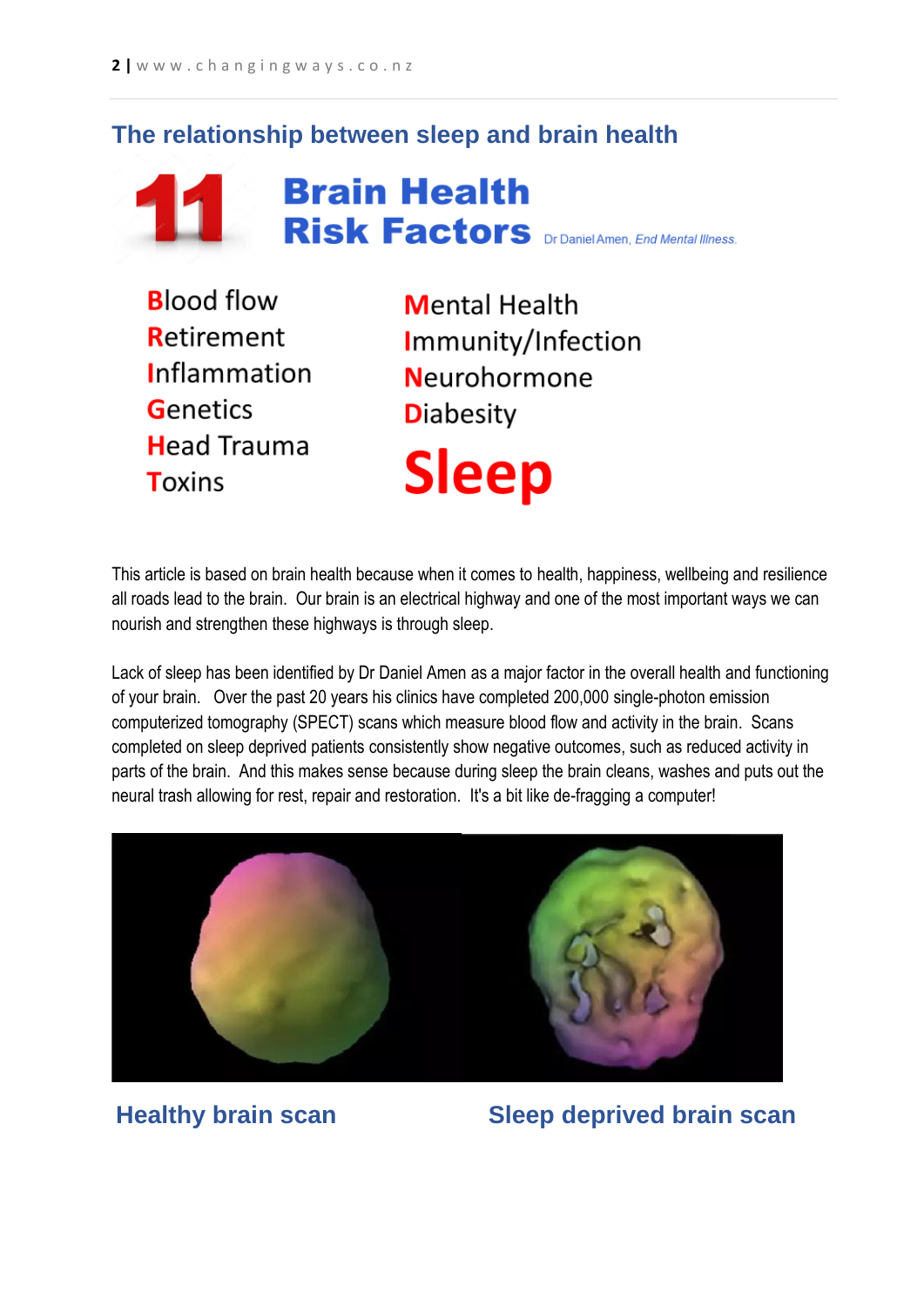Dr Amen suggests you think of sleep deprivation's effects on the brain as what your home or office might look like if the rubbish wasn't taken out for a month. Sleep deprivation is a risk factor to brain health because it impacts your mental health, your memory, your relationships, your weight, ability to focus and your enjoyment in life.

If you get the health of your brain right, then everything else in your life will fall into place.

## **The home base of emotional responses**

Your brain has developed over millions of years. Back in the day, there was no time to sit in the lotus position and contemplate cloud shapes in the sky. If you did, you'd be an easy lunch. To survive our brain developed an instant readiness to go to the negative. From a survival point of view, it's much safer to think there is a tiger around the corner when there isn't, even if this hypervigilance is now surplus to requirements.



## **The Amvgdala**

One of the most powerful parts of the brain Fight/flight/freeze

#### **Job description: Survival**

• Am I safe, can I succeed, am I loved?

#### **Areas of responsibility**

• Pay extra attention to threats and remember them

#### Health Impacts when on high alert

- Heartbeat and thoughts speed up
- Get stressed and rattled
- Alarm bells ring more easily and loudly
- Stress hangovers

Much of the survival at all cost activity goes on in a small yet very powerful part of the brain called the amygdala. Your perfect employee. Willing to work 24/7 with no meal breaks, no days off, and when an emergency occurs triples its output and productivity day after day after day.

When you can't switch off your thoughts or you are experiencing lots of emotions, your amygdala has likely detected a threat, no different than a charging lion a million years ago. Stress hormones get activated and your heart beats faster to ensure you can get out of there as fast as possible. These are perfect responses for a tiger that may be in the room, not so useful when you start getting angry to your colleague or have a sudden gush of tears in the middle of a meeting.

Over time with continued stress, the alarm bell of your brain rings more easily and more loudly. Each time this happens it can take 12 to 36 hours to metabolise the stress hormones out of your body which is why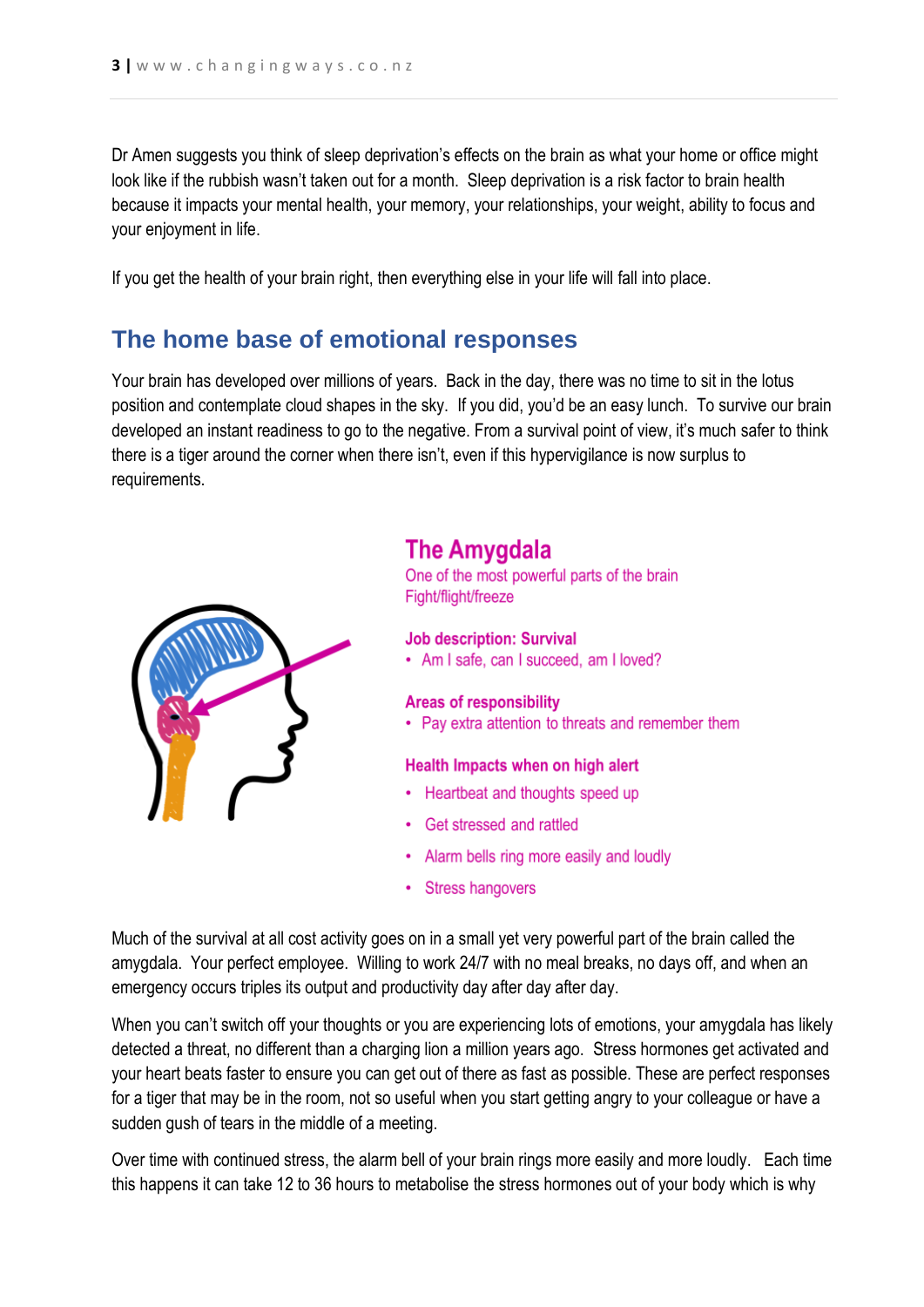you can feel so tired, drained and depressed with chronic stress. If this happens on a regular basis your become vulnerable to more alarm bells, more stress hormones and more fatigue.

No-one has private messaged the amygdala to say lions are now seen in zoos, we've moved from sleeping under stars to sleepyhead beds, the watering hole is now called a watercooler, mating happens on tinder and hunting happens through a drive through. So basically, we now have the most powerful part of our brain still navigating life through the lens of 10,000 years ago.

This knowledge can help reframe and normalise difficult emotions and thinking patterns:

- those emotions such as stress, anxiety, panic, rage over a seemingly small situation are simply the amygdala thinking there is a real-life lion in the room.
- those sleepless nights of overthinking is likely to be the amygdala ruminating over something it thinks is a threat to your survival.
- those times of intolerance to sounds, people, finding it hard to concentrate or get out of bed may just be your brain and body saying "hey I'm in the red reactive zone, I'm living life out of the window of tolerance, there's way too much cortisol and adrenaline floating around".

We are all human and we all experience times when it's hard to calm down, switch off and react appropriately. Taking all this into account it's highly likely that, if you are finding it hard to get a good night's sleep, you're not broken and there is nothing fundamentally wrong with you in these circumstances. Maybe the reality is your amygdala just needs some additional attention and reassurance while it slowly orientates into the 21st Century. The good news is that there are scientifically researched techniques that are free, easy, quick and effective that can help you build a more resilient neurological landscape and take care of your amygdala when it's feeling distressed.

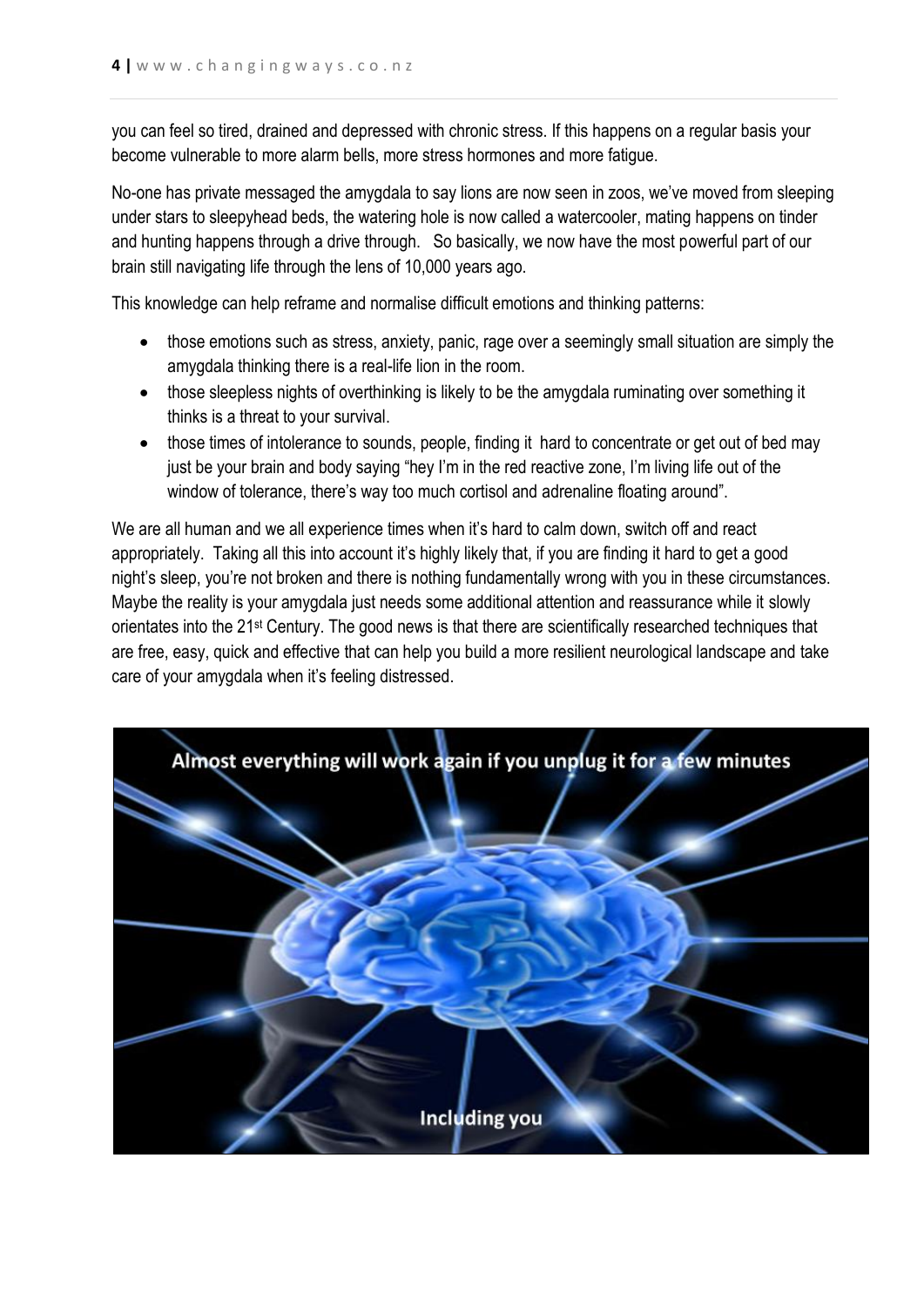## **Havening Techniques®**

Having worked in rehabilitation and run a life coaching business for over twenty years, I've done a lot of professional and personal development. I've trained in CBT, REBT, DBT, ACT and NLP to name a few. Havening is one of the most effective techniques that I've come across because it gets amazing results quickly, is simple to do, compliments other therapy modalities and it's backed up with a pile of scientific research. Learning a range of havening techniques has literally changed my life, allowing my brain to calm down and move on from high functioning anxiety to hanging out most days in content and flexible mode.

Dr Ron Ruden, a Harvard MD specialising in addictions and trauma, is the founder of the Havening Techniques®. Around 15 years ago Paul McKenna showed Dr Ruden how to clear a phobia using Thought Field Therapy (TFT) or tapping. Dr Ruden was curious and sceptical so he tried it with his assistant who had a fear of cats. It worked. This piqued his curiosity and he then took a deep dive into the neuroscience behind how the brain perceives, stores and encodes trauma. As a result of years of research, he developed Havening Techniques®, a third pillar of therapy known as psycho sensory techniques. This means we use information from our senses to change the way the brain processes data it receives.



Dr Ruden's research findings go back to, how we as mammals naturally and instinctively soothe ourselves:

- a mother naturally strokes the face of her new-born baby
- when feeling stressed we wipe our brow or rub our hands together
- we wipe tears off our face when we are upset
- we wrap our arms around ourselves if feeling a bit insecure
- we give people a hug to show we care for them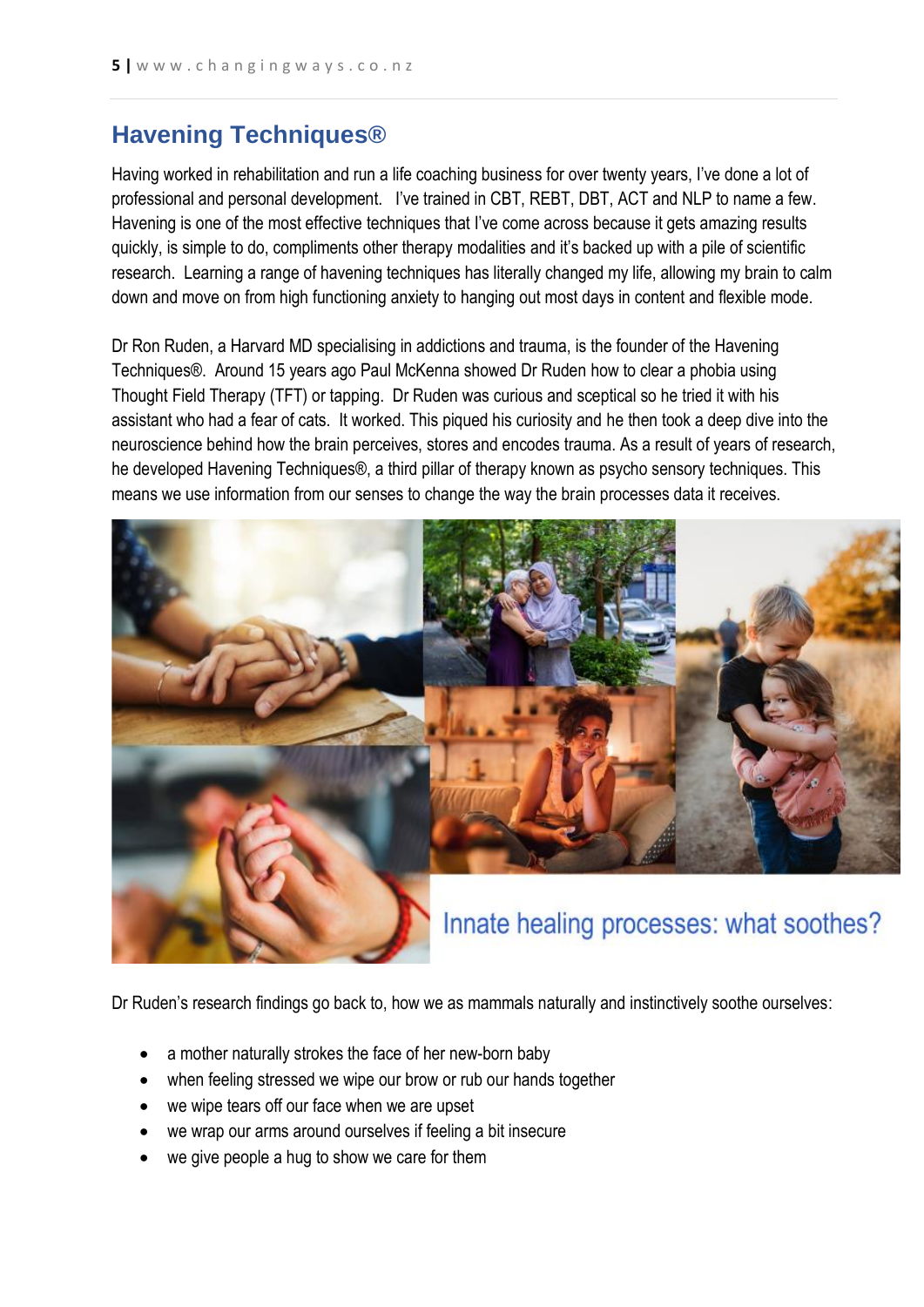The calming and gentle nature of the Havening touch naturally invites our nervous system to be soothed. This is because research shows that touch:

- promotes connection to others and reduces stress
- slows heartbeat and lowers blood pressure
- increases feel good electrochemicals: oxytocin, GABA and serotonin
- decreases cortisol and adrenaline

## **How Havening works**

There are specific types of skin receptors located in areas on our face, upper arms and palms that, when activated by touch, change the resonance or frequency of how the brain functions (Harper, 2009). Activating these receptors produces a slow brain wave called a delta wave, commonly found in deep sleep. A message is sent to the amygdala that the data it has received is not a survival threat, the situation is safe, and it can stand down. A message is then sent to the brainstem to tell the body to move back into rest, digest, and repair.

Self-Havening on a regular basis creates psychological safety for the brain to heal. There's less stress hormones such as cortisol running amuck and more growth hormones such as serotonin, GABA and oxytocin being released into our system. Ultimately, we're taking stress and turning it into healing and empowerment. It's a technique conducive to having the best sleep ever.

## Self Havening ® touches



The 4 Havening touches utilise the power of these specific skin receptors to get activated and soothe the amygdala.

- 1) the first touch is like washing your hands in warm water
- 2) the next touch is like a moving hug, starting at your shoulders and moving your hands down your arms
- 3) the next touch goes across your brow, like a love heart going down your face
- 4) the final touch goes under your eyes just like wiping away tears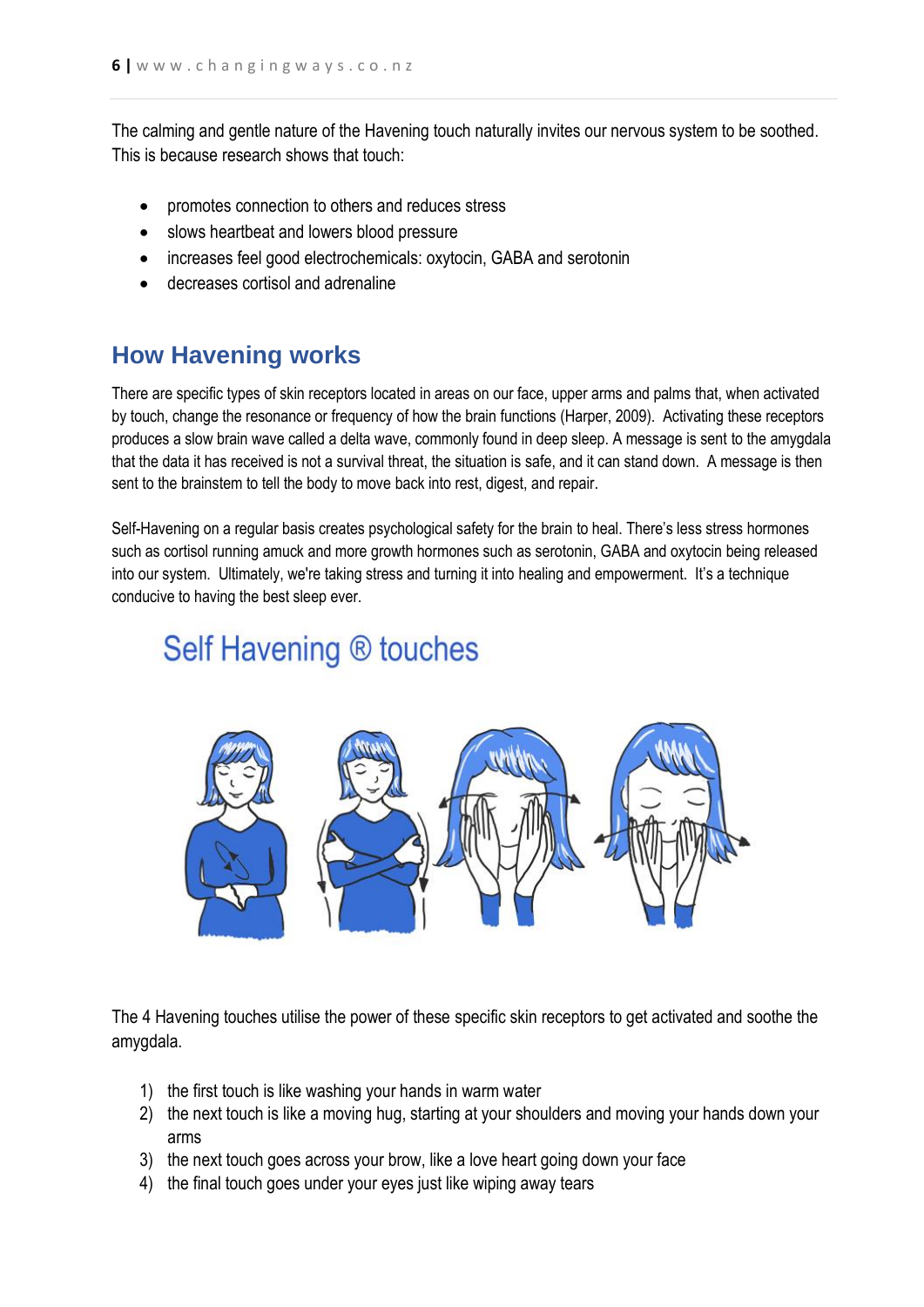Havening on a regular basis is very calming because it directly soothes the amygdala. The best way to try Havening is to give it a go as it will just seem weird reading about it.

## **Using Self Havening to help get to sleep**

## Switch Off At Night With **Havening**

Adapted from Dr Kate Truitt, CPR for the Amygdala

Notice unsettled emotions or thoughts.

Havening and breathing exercise at the same time.

Havening and 5 x I am grateful for. Breathe it on, hold the feeling.

5 x Ask yourself "What if I am sleepy?"

Days can get busy, we get on autopilot, we charge ahead focused on what has to be done. Anything unresolved that is concerning the amygdala during the day is guaranteed to pop up and disrupt our sleep at night. Why? Because the amygdala doesn't sleep. Having a deep restful sleep is next to impossible when your brain thinks there's a tiger in the room.

Dr Kate Truitt, a neuro-scientist, clinical psychologist and an internationally recognised world leader in the amygdala and trauma has designed a specific technique called "creating personal resilience for the amygdala". The neurons that have been pinged in your amygdala get deactivated, the past gets healed and the resilience zone expands. I often do this in the shower just before going to bed.

#### **Step One. Notice unsettled emotions.**

To start with, notice any unsettled emotions or stuck thoughts going on in your body and mind from the day's events.

#### **Step Two: Havening and breathing**

Combining Havening with slowing down our breathing is powerful at a neurological and physiological level. Breathing calms the body and Havening calms the brain. When we are stressed, we hold their breath. The increase in carbon dioxide sets off the amygdala's threat detection alarm bells into fight/flight/freeze mode.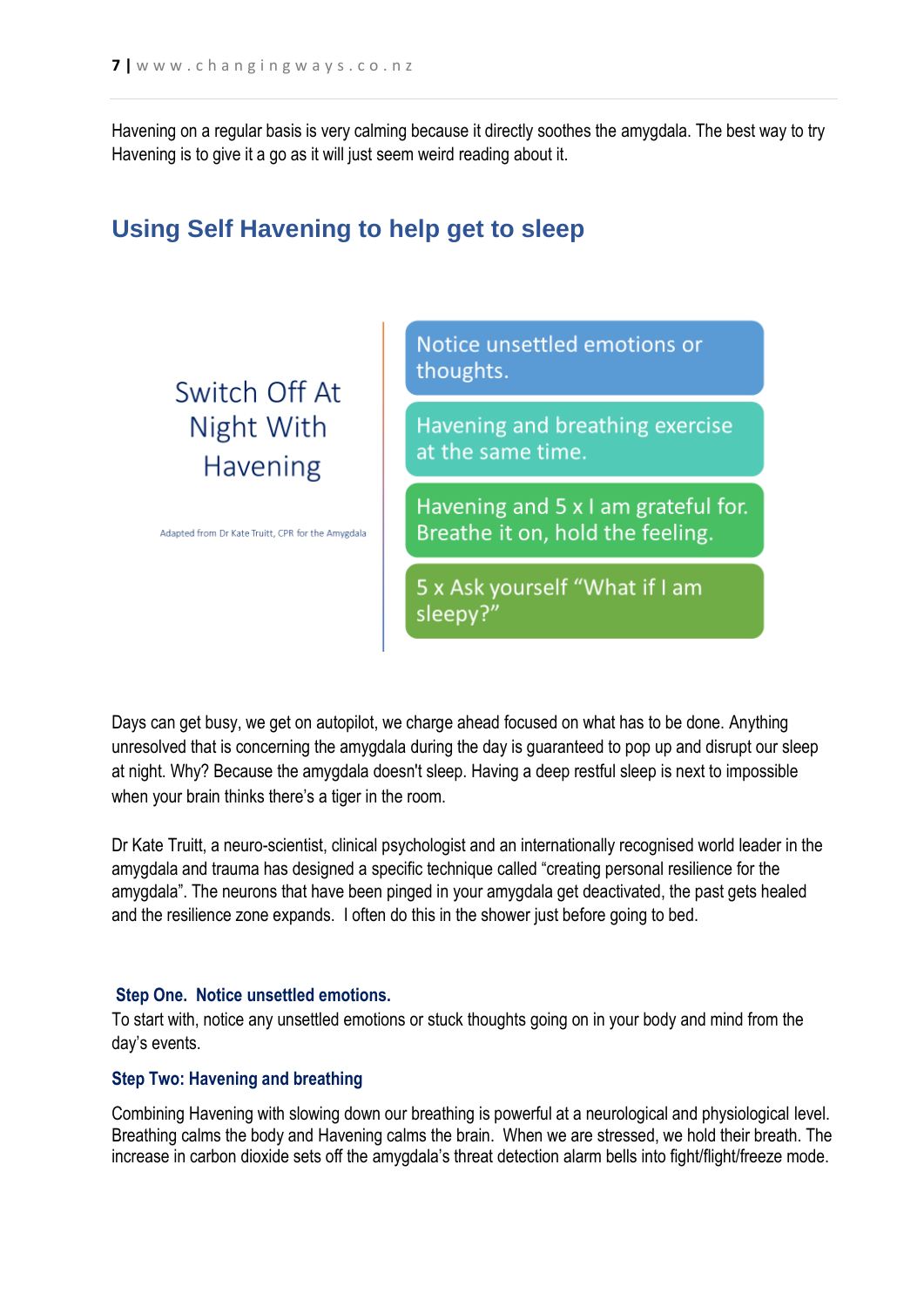- Breathing in lots of oxygen is soothing for the amygdala.
- As well as letting go and releasing worries, taking a long slow breath out activates the parasympathetic nervous system. This is when the body moves into rest, digest and restore.

A few options for breathing while Havening:

- **Breathe in to the count of 3 and out to the count of 5**.
- **Box breathing.** Breathe in for 4, hold for 4, breathe out for 4, hold for 4.
- **Waves**: Imagine a wave come in (say calm), imagine wave going out (say release). Make up your own variations.
- **Colour**: Imagine a colour or calm. Breathe in the calm colour. Long breath out a colour of release.
- **Feldman Sigh Breath**: My all-time favourite at nighttime. Breathe in with nose(sniff), breathe in again (sniff). Long breath out mouth (like blowing bubbles).

#### **Step Three: Havening and gratitude**

While Havening find  $3 - 5$  things you are grateful for. Take the time with each one, breath it in, enrich it and gently allow the positive feelings to expand inside you. This simple technique of utilising neuroplasticity to build positive experiences comes from Dr Rick Hanson, a neuropsychologist, author of Hardwiring Happiness and world leader in resilience.

#### **Step Four: "What if" questions, planting new seeds**

Keep doing the Havening, breathing and gratitude exercises until you are feeling calmer. Then choose a state you would like more of such as calm, confident, content, flexible, sleepy etc. Our brain loves having something to chew on so we might as well steer it in the right direction with some curiosity driven neuro chemicals. You're planting new seeds of hope by creating permissiveness in your system for neuroplastic change to happen.

Keep Havening and ask yourself 5x "what if I am….". Breathe in the preferred state, give it a colour, let it soak in.

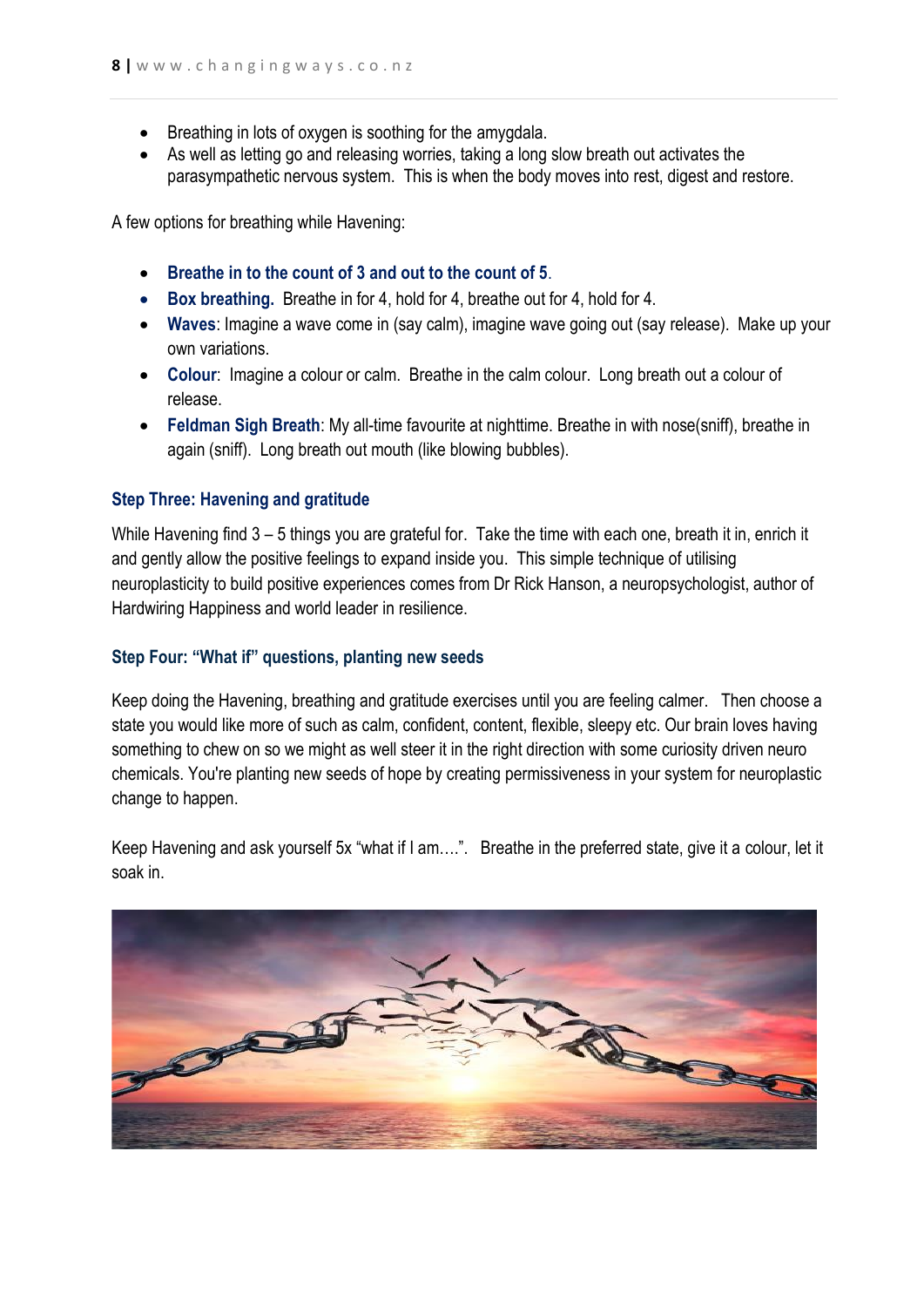## **5 other brain health hacks to help get to sleep**

#### **1) Do a brain dump before bed.**

Put a note pad beside bed and write most important things to complete the next day. This helps minimise walking up in the night with a fright, calm your brain and create certainty.

Each night cross off what achieved in the day. This gives your brain a burst of dopamine, helping you feel good about yourself.

#### **2) Acknowledge, accept and be compassionate with difficult emptions**

We all know fighting worries and ruminating thoughts won't speed up the process to getting to sleep. Dr Rick Hanson in his book Hardwiring Happiness suggests that naming the emotions, accepting they are present and filling yourself with compassion can help settle down the threat detection centres of the brain.

While Havening say, "I acknowledge I'm feeling anxious, I accept these emotions are present and I fill myself with love and compassion".

While Havening say, "I choose to feel safe, peaceful and calm".

#### **3) Choose your timing to settle disagreements**

Sometimes disagreements are resolved more effectively after a good night's sleep rather than when your amygdala is all fired up. Giving yourself the space to rest, digest and repair can help change perspectives and allow us to see the situation different in the morning.

Hot tip: Tell the other person that you are willing to talk things through tomorrow. This will help sooth their amygdala, minimise worry and rumination for them overnight and will improve resolution possibilities for both of you.

#### **4) Make sleep a priority.**

Invest some time designing a sleep routine set up for success. Sleeping less than 7 hours a night has been associated with a higher risk of anxiety, depression, dementia, ADD/ADHD, and more. Consider a holistic brain health approach such as nutrition, exercise, supplements, calming activities, connecting with others, minimising gadget use, setting your bedroom up for success and regular routines.

### **Resources**

Free Dr Kate Truitt guided meditations <https://drtruitt.com/guided-meditations-with-dr-kate-truitt/>

Dr Rick Hanson<https://www.rickhanson.net/online-courses>

Dr Daniel Amen Free brain health assessment<https://brainhealthassessment.com/>

To find more information about Havening Techniques<https://www.havening.org/>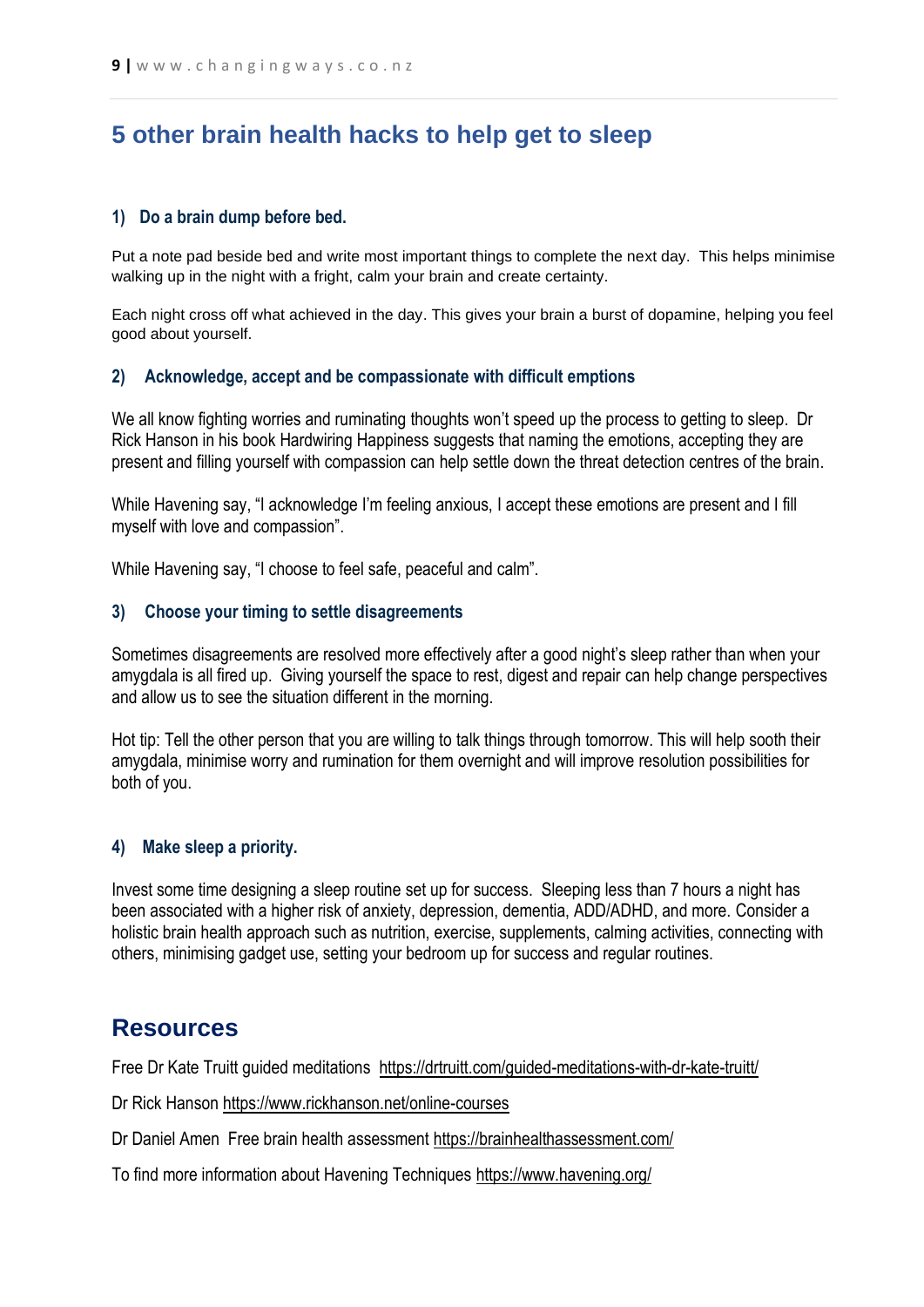## **References**

Ashhad S, Feldman JL (2020) Emergent elements of inspiratory rhythmogenesis: network synchronization and synchrony propagation. *Neuron* 106:482–497.e4. 10.1016/j.neuron.2020.02.005 [\[PubMed\]](https://www.ncbi.nlm.nih.gov/pubmed/32130872) [\[CrossRef\]](https://dx.doi.org/10.1016%2Fj.neuron.2020.02.005) [\[Google](https://scholar.google.com/scholar_lookup?journal=Neuron&title=Emergent+elements+of+inspiratory+rhythmogenesis:+network+synchronization+and+synchrony+propagation&volume=106&publication_year=2020&pages=482-497.e4&pmid=32130872&doi=10.1016/j.neuron.2020.02.005&)  **Scholarl** 

Amen, Daniel., (2020). *The end of mental illness. How neuroscience is transforming psychiatry and helping prevent or reverse mood and anxiety disorders, ADHD, addictions, psychosis, personality disorders and more.* Tyndale House Publishers.

<https://drtruitt.com/the-havening-techniques-pasadena-los-angeles-california/>

Hanson, R. (2013). *Hardwiring happiness: The new brain science of contentment, calm and confidence.* New York, NY: Harmony Books.

Hanson. R., Shapiro. S., Hutton-Thamm. E., Hagerty. M., Sullivan. K., (2021) *Learning to learn from positive experiences.* The Journal of Positive Psychology.

Harper, M. (2012). *Taming the amygdala: An EEG analysis of exposure therapy for the traumatized.* Traumatology*,* (18)2 61-74.

Ruden R. A. (2019). *Harnessing Electroceuticals to Treat Disorders Arising From Traumatic Stress: Theoretical Considerations Using A Psychosensory Model*. Explore (New York, N.Y.), 15(3), 222–229. https://doi.org/10.1016/j.explore.2018.05.005

Ruden, R. A. (2011). *When the past is always present: Emotional traumatization, causes and cures*. New York: Routledge Taylor & Francis Group.

Sumich, A.,Heym, N., Sarker, M., Burgess, T., French. J., Hatch, l., Hunter, K., (2022). *The power of touch: the effects of Havening touch on subjective distress, mood, brain function and psychological health*. Psychology and Neuroscience*.*